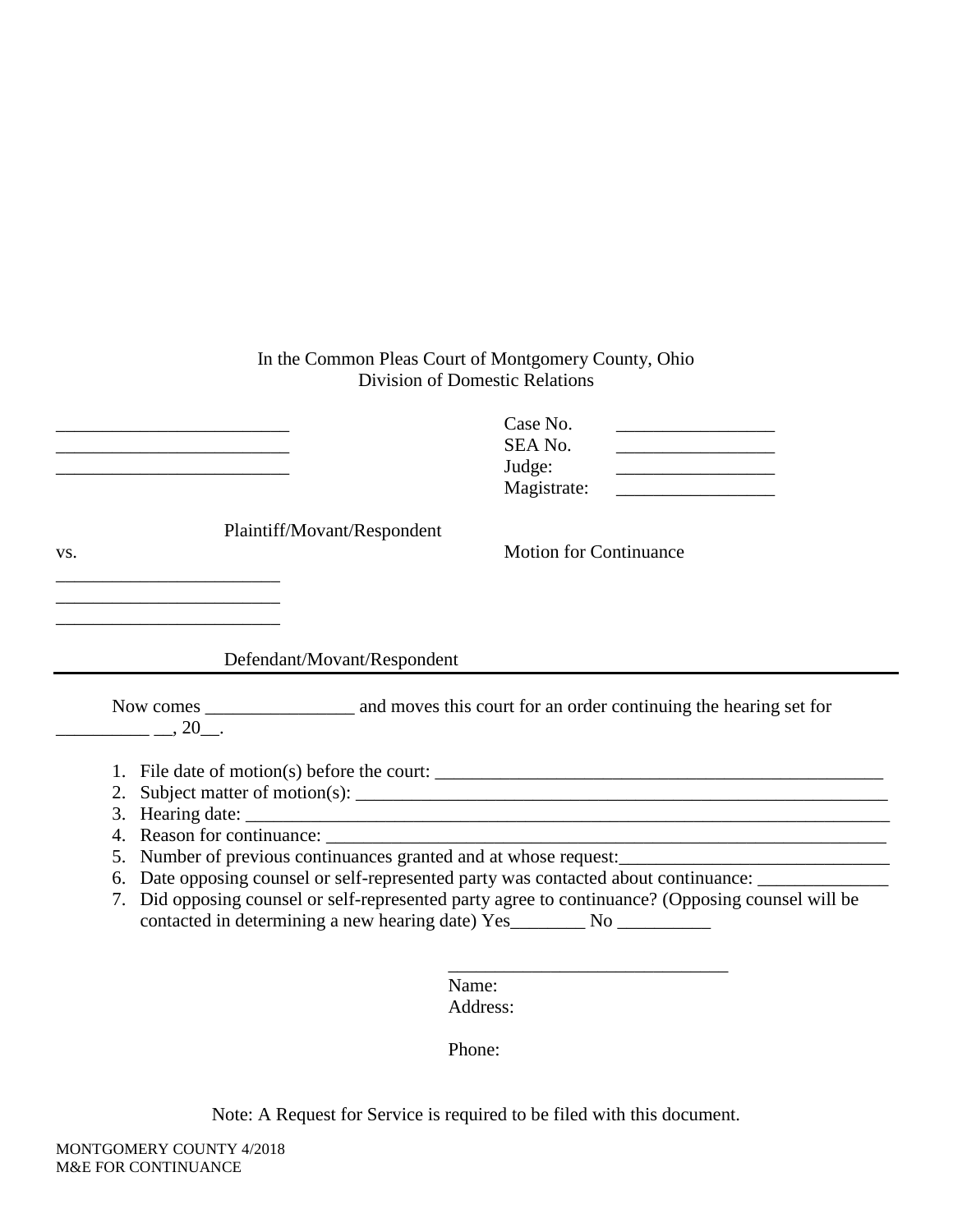### In the Common Pleas Court of Montgomery County, Ohio Division of Domestic Relations

|     | Plaintiff/Movant/Respondent | Case No.<br>SEA No.<br>Judge:<br>Magistrate: |  |
|-----|-----------------------------|----------------------------------------------|--|
| VS. |                             | <b>Order of Continuance</b>                  |  |

Defendant/Movant/Respondent

Upon Motion of \_\_\_\_\_\_\_\_\_\_\_\_\_\_ and for good cause shown, the hearing on the motion filed \_\_\_\_\_\_\_ day of \_\_\_\_\_\_, 20\_\_ currently scheduled for the \_\_\_\_\_ day of \_\_\_\_\_\_\_\_, 20\_\_ at \_\_\_\_\_\_\_\_\_\_\_ a.m./p.m. before Judge/Magistrate \_\_\_\_\_\_\_\_\_\_\_\_\_\_\_\_\_\_\_\_\_\_\_\_\_\_\_ is hereby ORDERED CONTINUED until the \_\_\_\_\_\_\_ day of \_\_\_\_\_\_\_\_\_\_\_\_\_\_\_\_\_\_, 20\_\_ at \_\_\_\_\_\_\_\_\_\_\_ a.m./p.m. before Judge/Magistrate \_\_\_\_\_\_\_\_\_\_\_\_\_\_\_\_\_\_.

SO ORDERED:

\_\_\_\_\_\_\_\_\_\_\_\_\_\_\_\_\_\_\_\_\_\_\_\_

Approved:

\_\_\_\_\_\_\_\_\_\_\_\_\_\_\_\_\_\_\_\_\_\_\_\_\_\_\_\_\_\_ JUDGE/MAGISTRATE